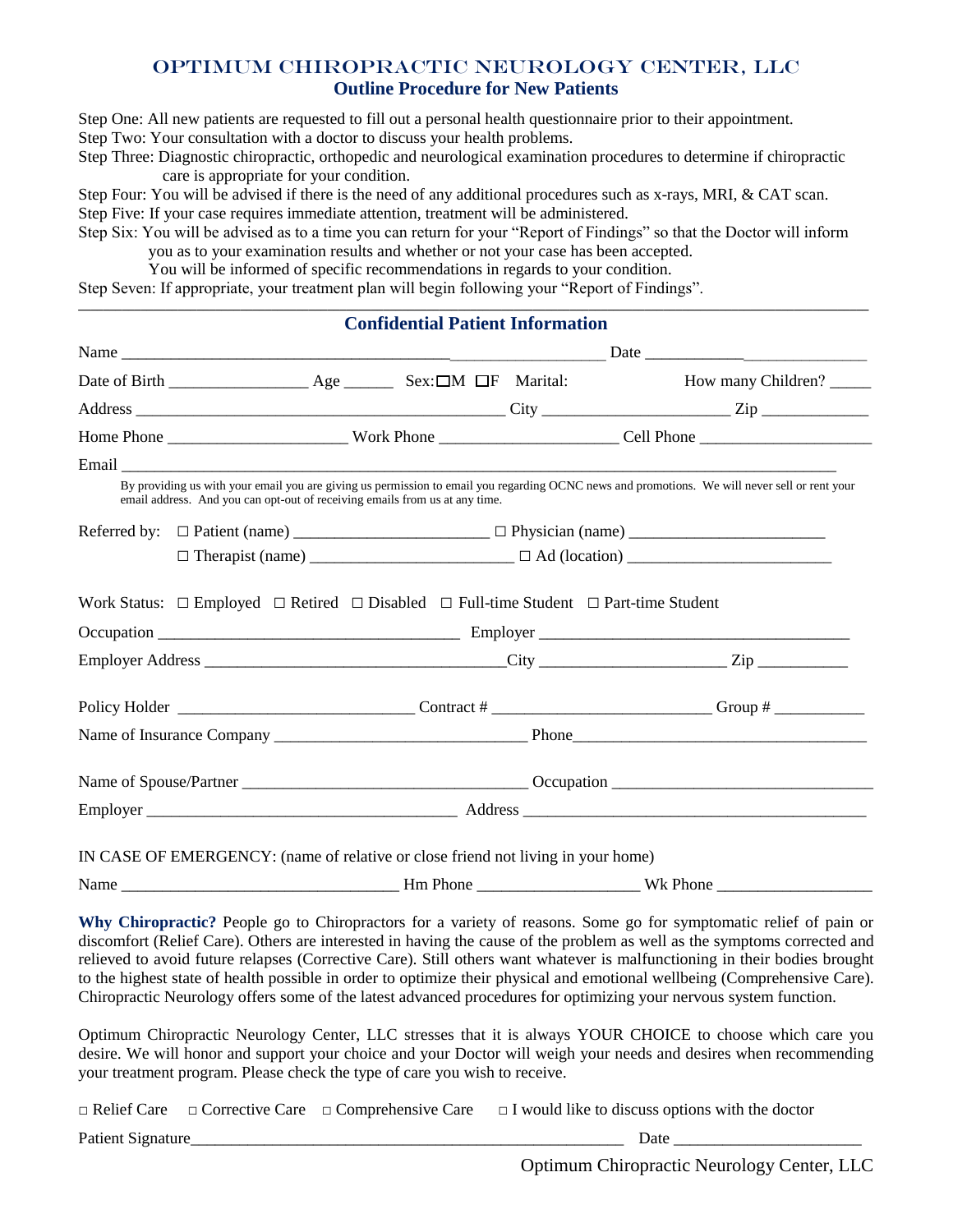Please list your major complaints in order of severity:

| <b>Complaint #1:</b> When did you first notice this condition?                                                                       |
|--------------------------------------------------------------------------------------------------------------------------------------|
|                                                                                                                                      |
| What is the exact location of your symptoms?                                                                                         |
| <u> 1989 - Jan Barbara, Amerikaansk politiker († 1908)</u>                                                                           |
| How often do you experience these symptoms?                                                                                          |
| $\Box$ Constant $\Box$ Frequent (75% of day) $\Box$ Often (50%) $\Box$ Seldom (25%) $\Box$ Rarely (less than 25%)                    |
| Is this condition progressively $\Box$ Worsening $\Box$ Improving or $\Box$ Unchanged                                                |
| What is the intensity of your symptoms? $\Box$ Severe $\Box$ Moderate $\Box$ Mild                                                    |
| Rate your symptoms on a scale of 1-10 considering 1 (minimal) and 10 (severe/excruciating pain) _____________                        |
| Is your pain $\Box$ Deep or $\Box$ Superficial                                                                                       |
| Please indicate the character of your pain: $\Box$ Dull $\Box$ Sharp $\Box$ Burning $\Box$ Aching $\Box$ Knife-like $\Box$ Throbbing |
| Are you experiencing any of the following associated symptoms? $\Box$ Pins & Needles $\Box$ Tingling $\Box$ Numbness                 |
|                                                                                                                                      |
| Please indicate what activities provoke (P) or aggravate (A) your condition:                                                         |
| __ Sitting __ min __ Lying __ Lifting __ lbs __ Bowel movements __ Hot or Cold                                                       |
|                                                                                                                                      |
| Please indicate what helps you to relieve the pain:                                                                                  |
| $\Box$ Lying $\Box$ Walking<br>$\Box$ Rest $\Box$ Medications                                                                        |
| $\Box$ Sitting $\Box$ Standing $\Box$ Heat and Cold $\Box$                                                                           |
| List what doctors you have seen for this condition. (Including diagnoses, treatment received, and any changes in                     |
|                                                                                                                                      |
|                                                                                                                                      |
|                                                                                                                                      |
|                                                                                                                                      |
|                                                                                                                                      |
|                                                                                                                                      |
|                                                                                                                                      |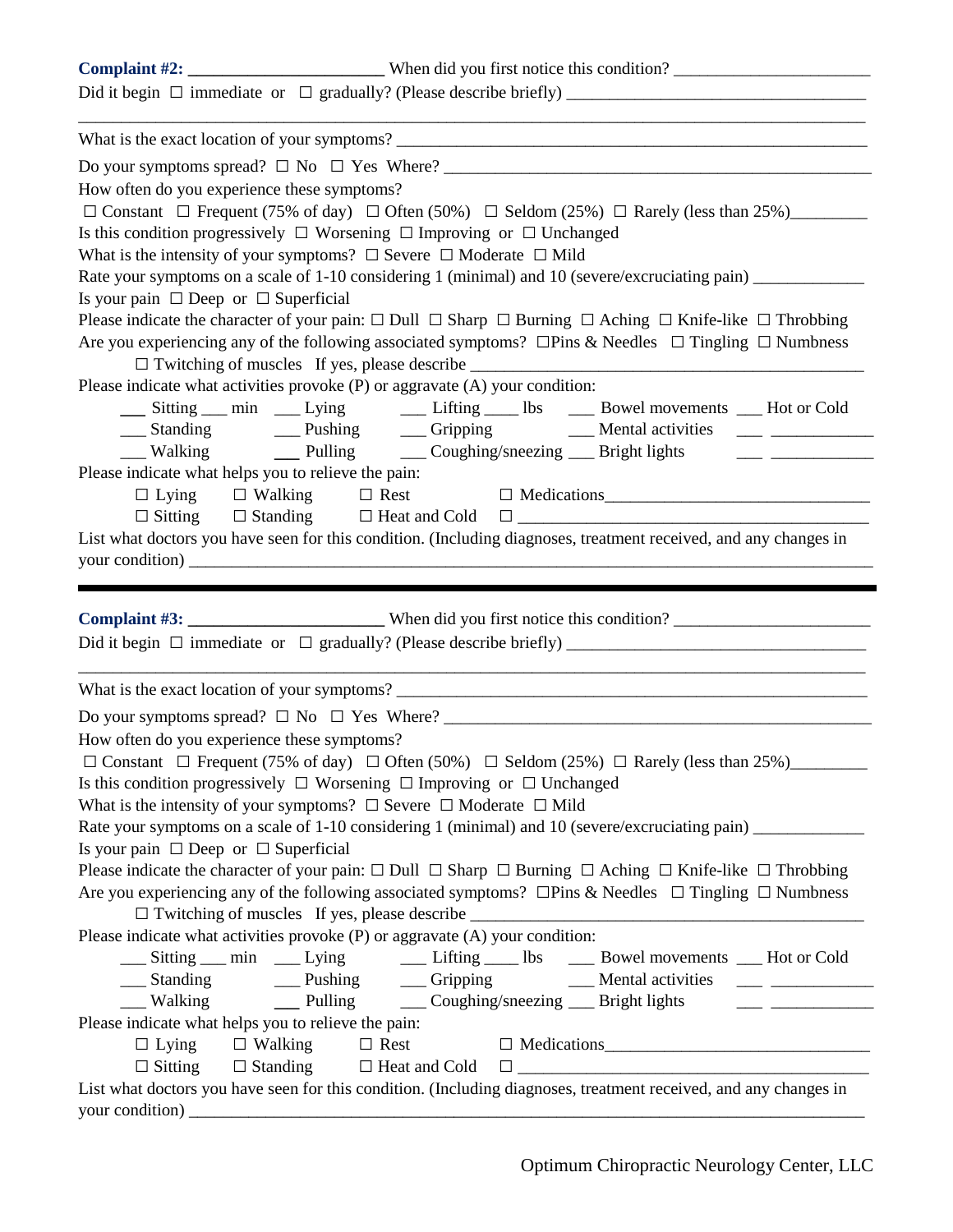| <b>Family History</b><br>$\Box$ Diabetes<br>$\Box$ Heart Disease<br>$\Box$ Stroke | Have any of your family members suffered from any of the following conditions?<br>$\Box$ Cancer              |                                                                                                                                   |                                                                                                              |                   |                                                                                                       | $\Box$ Depression/Mental Illness<br>$\Box$ and $\Box$ and $\Box$ and $\Box$ and $\Box$ and $\Box$ and $\Box$ and $\Box$ and $\Box$ and $\Box$ and $\Box$ and $\Box$ and $\Box$ and $\Box$ and $\Box$ and $\Box$ and $\Box$ and $\Box$ and $\Box$ and $\Box$ and $\Box$ and $\Box$ and $\Box$ and $\Box$ and $\Box$ |
|-----------------------------------------------------------------------------------|--------------------------------------------------------------------------------------------------------------|-----------------------------------------------------------------------------------------------------------------------------------|--------------------------------------------------------------------------------------------------------------|-------------------|-------------------------------------------------------------------------------------------------------|--------------------------------------------------------------------------------------------------------------------------------------------------------------------------------------------------------------------------------------------------------------------------------------------------------------------|
| <b>Medications</b>                                                                |                                                                                                              |                                                                                                                                   |                                                                                                              |                   |                                                                                                       |                                                                                                                                                                                                                                                                                                                    |
| <b>Vitamins and Minerals</b>                                                      |                                                                                                              |                                                                                                                                   |                                                                                                              |                   |                                                                                                       |                                                                                                                                                                                                                                                                                                                    |
| Do you take vitamins or minerals $\Box$ Yes $\Box$ No                             |                                                                                                              |                                                                                                                                   |                                                                                                              |                   |                                                                                                       | Do you think you need vitamins or minerals $\Box$ Yes $\Box$ No                                                                                                                                                                                                                                                    |
| Are you wearing:<br><b>Habits</b>                                                 | $\Box$ Inner Soles                                                                                           | $\Box$ Heel Lifts                                                                                                                 |                                                                                                              | $\Box$ Sole Lifts |                                                                                                       | $\Box$ Arch Supports                                                                                                                                                                                                                                                                                               |
| Tobacco<br>Alcohol<br>Coffee<br>Drugs<br>Exercise<br>Water<br>Appetite            | $\Box$ Heavy<br>$\Box$ Heavy<br>$\Box$ Heavy<br>$\Box$ Heavy<br>$\Box$ Heavy<br>$\Box$ Heavy<br>$\Box$ Heavy | $\Box$ Moderate<br>$\Box$ Moderate<br>$\Box$ Moderate<br>$\Box$ Moderate<br>$\Box$ Moderate<br>$\Box$ Moderate<br>$\Box$ Moderate | $\Box$ Light<br>$\Box$ Light<br>$\Box$ Light<br>$\Box$ Light<br>$\Box$ Light<br>$\Box$ Light<br>$\Box$ Light |                   | $\Box$ None<br>$\Box$ None<br>$\Box$ None<br>$\Box$ None<br>$\Box$ None<br>$\Box$ None<br>$\Box$ None |                                                                                                                                                                                                                                                                                                                    |
| Sleep                                                                             | $\Box$ Heavy                                                                                                 | $\Box$ Moderate                                                                                                                   | $\Box$ Light                                                                                                 |                   | $\Box$ None                                                                                           |                                                                                                                                                                                                                                                                                                                    |
| $\Box$ Mental Disorders                                                           | $\Box$ Diabetes                                                                                              |                                                                                                                                   | $\Box$ Pneumonia                                                                                             |                   |                                                                                                       | CHECK any of the following conditions you have HAD and CIRCLE any condition you HAVE currently.<br>□ Infective Diseases                                                                                                                                                                                            |
| $\Box$ Venereal Infection                                                         | $\Box$ Anemia                                                                                                |                                                                                                                                   | $\Box$ Tuberculosis                                                                                          |                   |                                                                                                       |                                                                                                                                                                                                                                                                                                                    |
| $\Box$ Scarlet Fever                                                              | $\Box$ Glaucoma                                                                                              |                                                                                                                                   |                                                                                                              |                   |                                                                                                       | $\hfill \Box \ \mathsf{Herpes} \xrightarrow{\hspace*{1.5cm}} \qquad \qquad \qquad \Box$                                                                                                                                                                                                                            |
| □ Heart Disease                                                                   | $\Box$ Alcoholism                                                                                            |                                                                                                                                   | $\Box$ Thyroid Disease                                                                                       |                   |                                                                                                       | $\hfill \Box$ $\hfill \Box$ $\hfill \Box$                                                                                                                                                                                                                                                                          |
| $\Box$ Rheumatic Fever                                                            | $\Box$ Arthritis                                                                                             | $\Box$ Parasites                                                                                                                  |                                                                                                              |                   |                                                                                                       | $\Box$ Cancer                                                                                                                                                                                                                                                                                                      |
| $\Box$ Autoimmune Disease $\Box$ Tumors                                           |                                                                                                              | $\Box$ Epilepsy                                                                                                                   |                                                                                                              |                   |                                                                                                       |                                                                                                                                                                                                                                                                                                                    |
| <b>Nervous System</b>                                                             |                                                                                                              | <b>Cardio Vascular</b>                                                                                                            |                                                                                                              |                   |                                                                                                       | GU                                                                                                                                                                                                                                                                                                                 |
| $\Box$ Depression                                                                 |                                                                                                              | $\Box$ Chest Pain                                                                                                                 |                                                                                                              |                   |                                                                                                       | $\Box$ Bladder Trouble                                                                                                                                                                                                                                                                                             |
| $\Box$ Memory Loss/Confusion                                                      |                                                                                                              | $\Box$ Irregular Heartbeat                                                                                                        |                                                                                                              |                   |                                                                                                       | $\Box$ Painful Urination                                                                                                                                                                                                                                                                                           |
| $\Box$ Dizziness                                                                  |                                                                                                              |                                                                                                                                   | $\Box$ Lung Problems/Congestion                                                                              |                   |                                                                                                       | $\Box$ Discolored Urination                                                                                                                                                                                                                                                                                        |
| $\Box$ Numbness                                                                   |                                                                                                              |                                                                                                                                   | $\Box$ Varicose Veins                                                                                        |                   |                                                                                                       | <b>Musculoskeletal</b>                                                                                                                                                                                                                                                                                             |
| $\Box$ Weakness                                                                   |                                                                                                              |                                                                                                                                   | $\Box$ Ankle Swelling                                                                                        |                   |                                                                                                       | $\Box$ Jaw Pain                                                                                                                                                                                                                                                                                                    |
| $\Box$ Poor Balance/Coordination                                                  |                                                                                                              |                                                                                                                                   | GI                                                                                                           |                   |                                                                                                       | $\Box$ Difficulty Chewing                                                                                                                                                                                                                                                                                          |
| $\Box$ Twitches/Tremor                                                            |                                                                                                              |                                                                                                                                   | $\Box$ Poor/Excessive Appetite                                                                               |                   |                                                                                                       | $\Box$ Face Pain                                                                                                                                                                                                                                                                                                   |
| $\Box$ Cold/Tingling Extremities                                                  |                                                                                                              |                                                                                                                                   | $\Box$ Excessive Thirst                                                                                      |                   |                                                                                                       | $\Box$ Neck Pain                                                                                                                                                                                                                                                                                                   |
| $\Box$ Sleeping Difficulties                                                      |                                                                                                              | □ Frequent Nausea                                                                                                                 |                                                                                                              |                   | $\Box$ Arm/Elbow Pain                                                                                 |                                                                                                                                                                                                                                                                                                                    |
| $\Box$ Headaches                                                                  |                                                                                                              | $\Box$ Vomiting                                                                                                                   |                                                                                                              |                   | $\Box$ Wrist/Hand Pain                                                                                |                                                                                                                                                                                                                                                                                                                    |
| <b>EENT</b>                                                                       |                                                                                                              | $\Box$ Frequent Diarrhea                                                                                                          |                                                                                                              |                   |                                                                                                       | $\Box$ Mid Back Pain                                                                                                                                                                                                                                                                                               |
| $\Box$ Vision Problems                                                            |                                                                                                              | $\Box$ Frequent Constipation                                                                                                      |                                                                                                              |                   | $\Box$ Lower Back Pain                                                                                |                                                                                                                                                                                                                                                                                                                    |
| $\Box$ Flashing Lights                                                            |                                                                                                              | $\Box$ Hemorrhoids                                                                                                                |                                                                                                              |                   | $\Box$ Thigh/Knee Pain                                                                                |                                                                                                                                                                                                                                                                                                                    |
| $\Box$ Black Spots                                                                |                                                                                                              | □ Black/Bloody Stool                                                                                                              |                                                                                                              |                   | □ Ankle/Foot Pain                                                                                     |                                                                                                                                                                                                                                                                                                                    |
| $\Box$ Blurriness                                                                 |                                                                                                              | $\Box$ Digestive Problems                                                                                                         |                                                                                                              |                   | $\Box$ Difficulty Walking                                                                             |                                                                                                                                                                                                                                                                                                                    |
| $\Box$ Hearing Loss                                                               |                                                                                                              | $\Box$ Abdominal Cramping                                                                                                         |                                                                                                              |                   | $\Box$ Leg/Arm Fatigue                                                                                |                                                                                                                                                                                                                                                                                                                    |
| $\Box$ Ringing in Ears                                                            |                                                                                                              | $\Box$ Gas/Bloating After Meals                                                                                                   |                                                                                                              |                   | Reproductive                                                                                          |                                                                                                                                                                                                                                                                                                                    |
| $\Box$ Swallowing Difficulty<br>$\Box$ Heartburn                                  |                                                                                                              |                                                                                                                                   |                                                                                                              |                   |                                                                                                       | $\Box$ Erectile Difficulties                                                                                                                                                                                                                                                                                       |
|                                                                                   |                                                                                                              | $\Box$ Weight Issues                                                                                                              |                                                                                                              |                   |                                                                                                       | $\Box$ Sexual Dysfunction                                                                                                                                                                                                                                                                                          |
|                                                                                   |                                                                                                              |                                                                                                                                   | $\Box$ Gall Bladder Problems                                                                                 |                   |                                                                                                       | $\Box$ Menstrual Irregularity                                                                                                                                                                                                                                                                                      |
|                                                                                   |                                                                                                              | $\Box$ Liver Problems                                                                                                             |                                                                                                              |                   |                                                                                                       | $\Box$ Menstrual Cramping                                                                                                                                                                                                                                                                                          |
| How often do you have a bowel movement?                                           |                                                                                                              |                                                                                                                                   |                                                                                                              |                   |                                                                                                       | Are your movements consistent? $\Box$ Yes $\Box$ No                                                                                                                                                                                                                                                                |

Do your stools  $\Box$  float or  $\Box$  sink?

How many times a day do you urinate? \_\_\_\_\_\_\_ Is this consistent? □ Yes □ No \_\_\_\_\_\_\_\_\_\_\_\_\_\_\_\_\_\_\_\_\_\_\_\_\_\_\_ Do you experience any urgency, dribbling, incontinence? \_\_\_\_\_\_\_\_\_\_\_\_\_\_\_\_\_\_\_\_\_\_\_\_\_\_\_\_\_\_\_\_\_\_\_\_\_\_\_\_\_\_\_\_\_\_